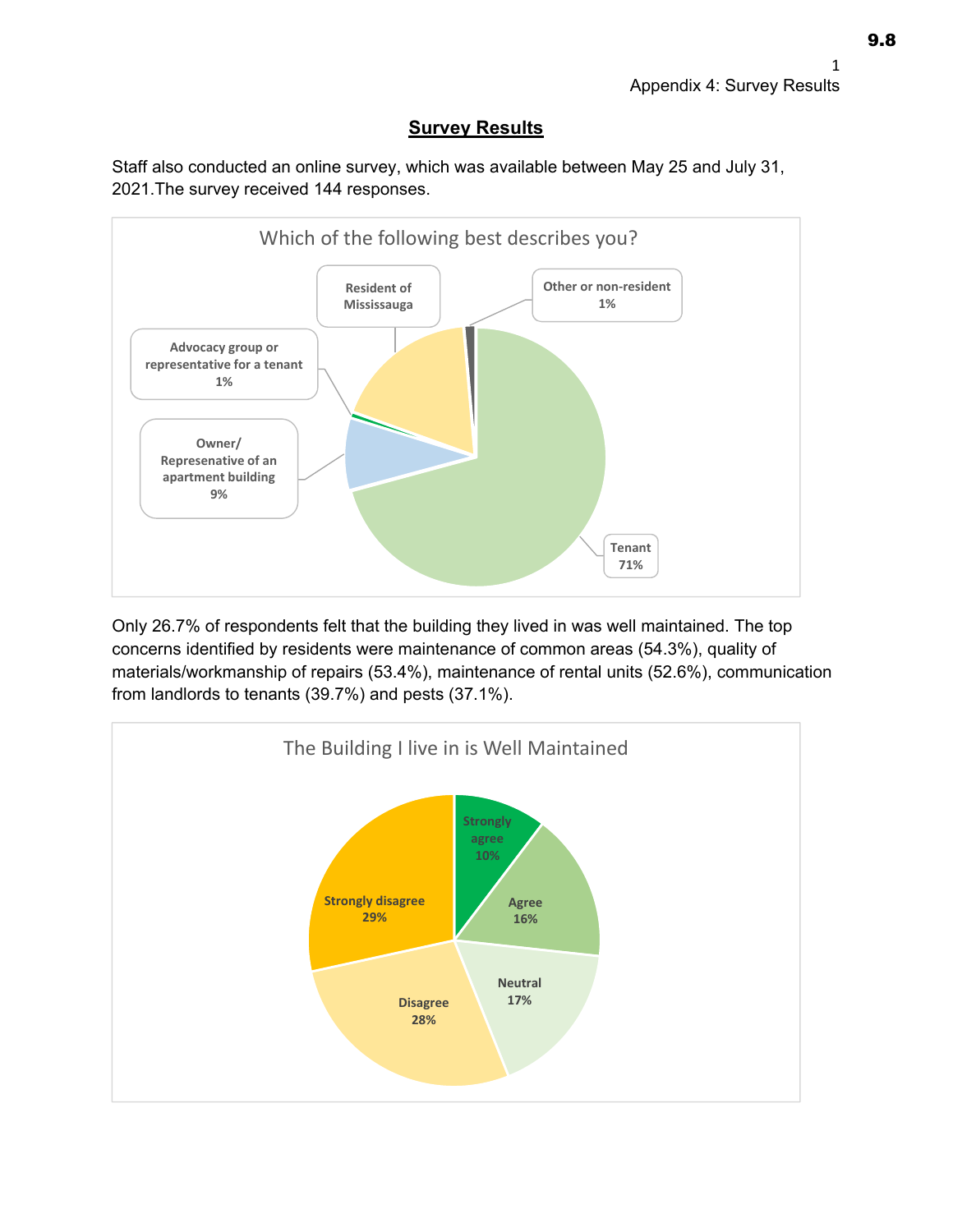



Respondents largely stated their buildings currently do not have many of the best practices in building management that constitute Toronto's RentsafeTO Program. Only 37.5% of respondents reported that their building has a formal process to receive and respond to tenant service requests and 31.3% stated that their building has good cleaning practices. However, less than 20% of respondents said that building has good waste management practices, service and maintenance of electrical systems, good maintenance of building repairs, regular pest control, regular inspection of individual units and common areas and a response plan for emergencies.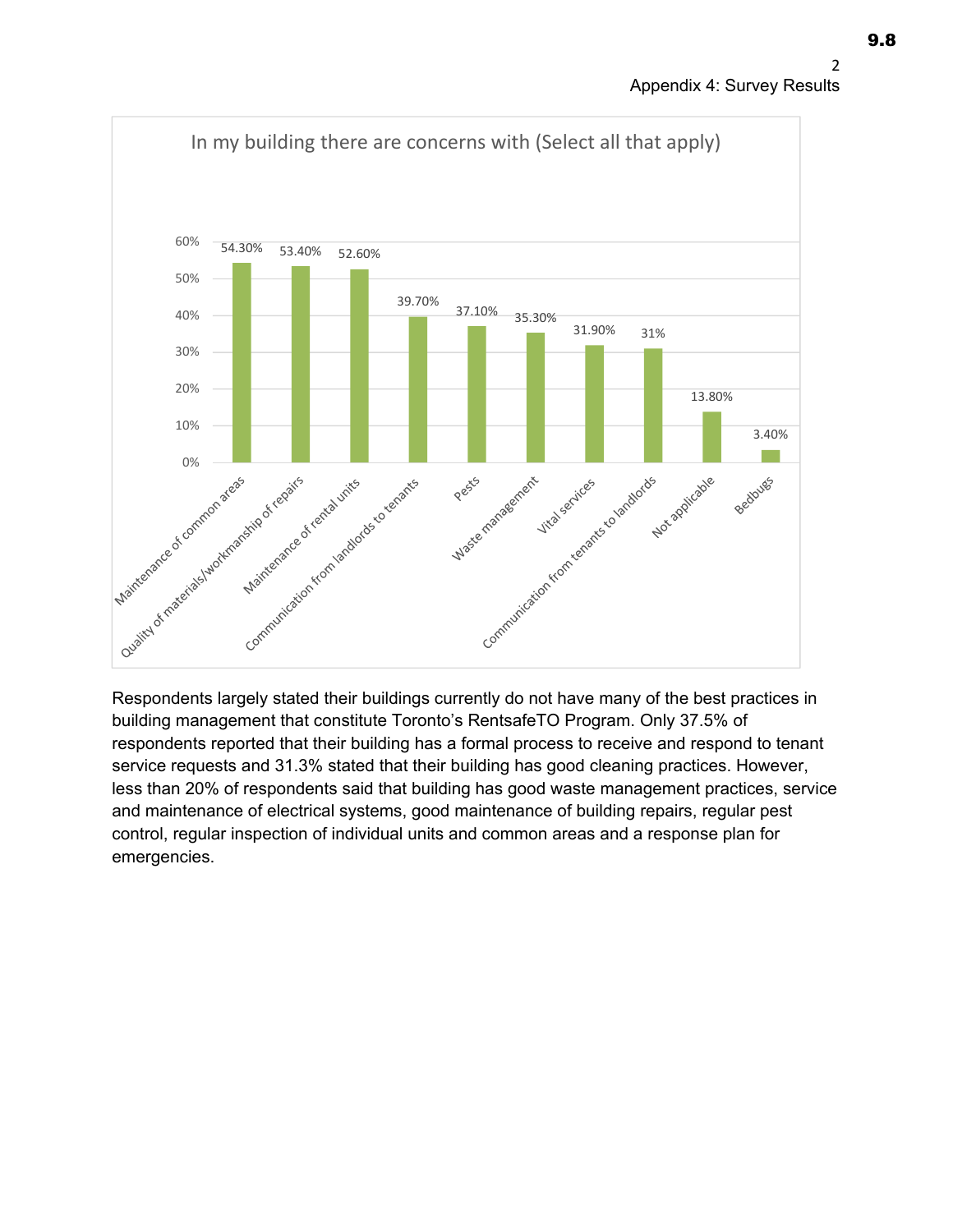



Respondents were overwhelmingly in favor of the need for a program. Of the 144 respondents, only seven (4.9%) said there wasn't a need for a program. Respondents were very supportive of the City conducting proactive inspections of common areas, with 92.4% were in favour.

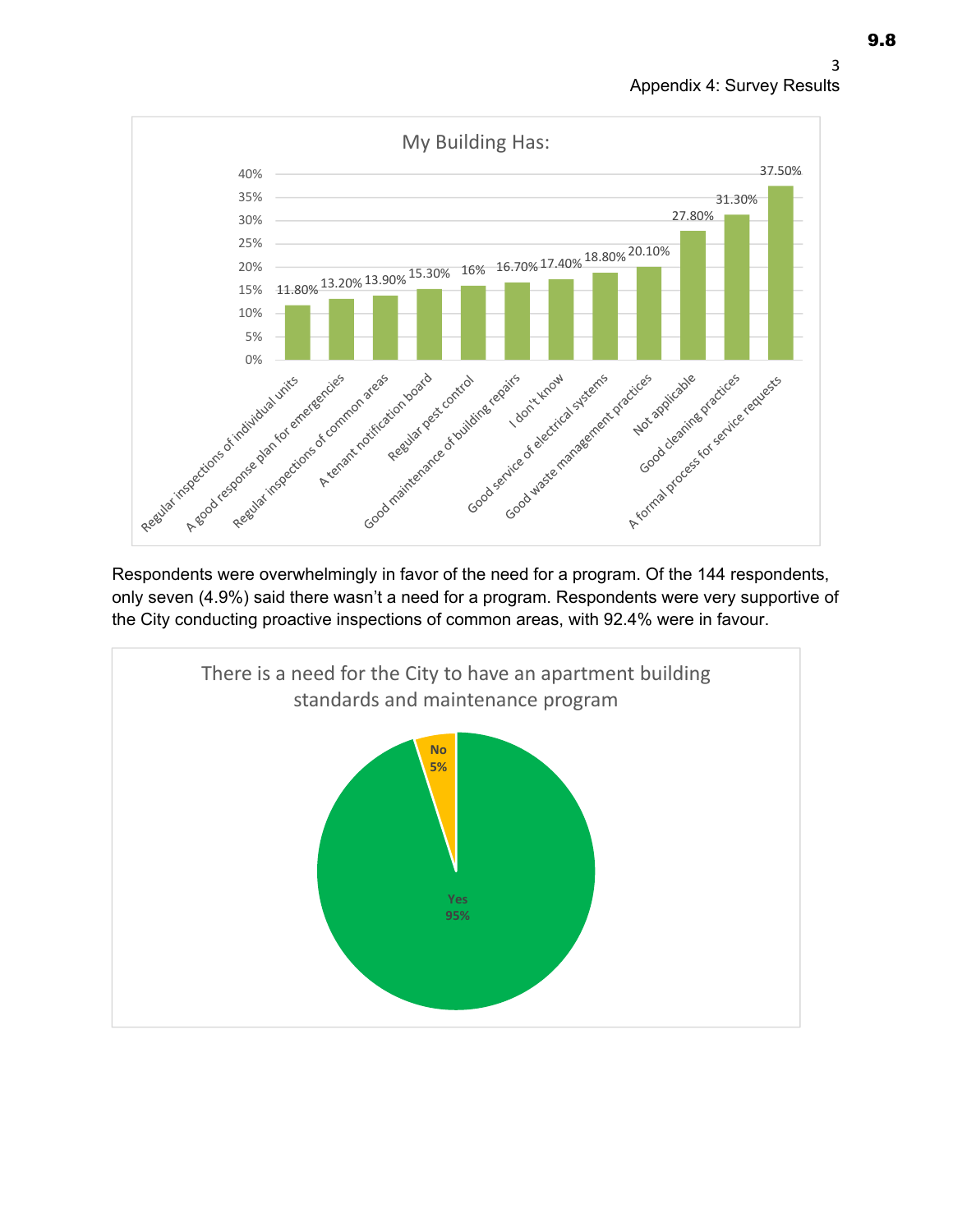

This could be attributed to the fact that there limited awareness of the role the City can play in addressing apartment building maintenance issues. When asked about the barriers to submitting complaints to the City, 54.2% of respondents said that did not think it would help and 52.1% did not know how to file a complaint. A further 44.4% of respondents said that they did not know complaints could be made to the City.



Respondents stated the most important factors for a program were: proactive inspections of apartment buildings (66%); good maintenance of building repairs such as elevators (51.4%); a formal process to receive, track and respond to tenant service requests (46.5%); regular pest control and prevention services (46.5%); and, a response plan for emergencies such as loss of 9.8